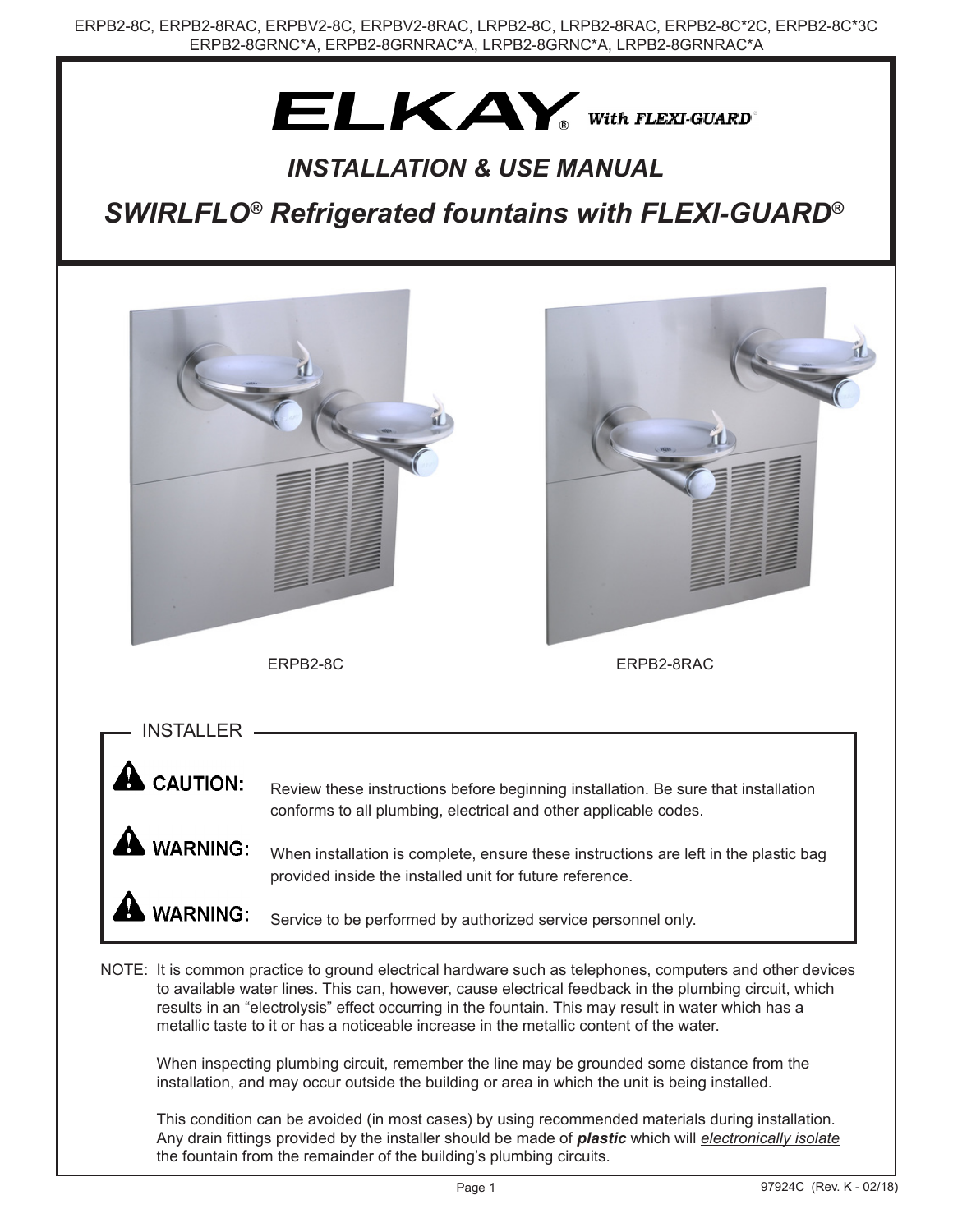

## ERPB2-8C, ERPB2-8RAC, ERPBV2-8C, ERPBV2-8RAC, LRPB2-8C, LRPB2-8RAC, ERPB2-8C\*2C, ERPB2-8C\*3C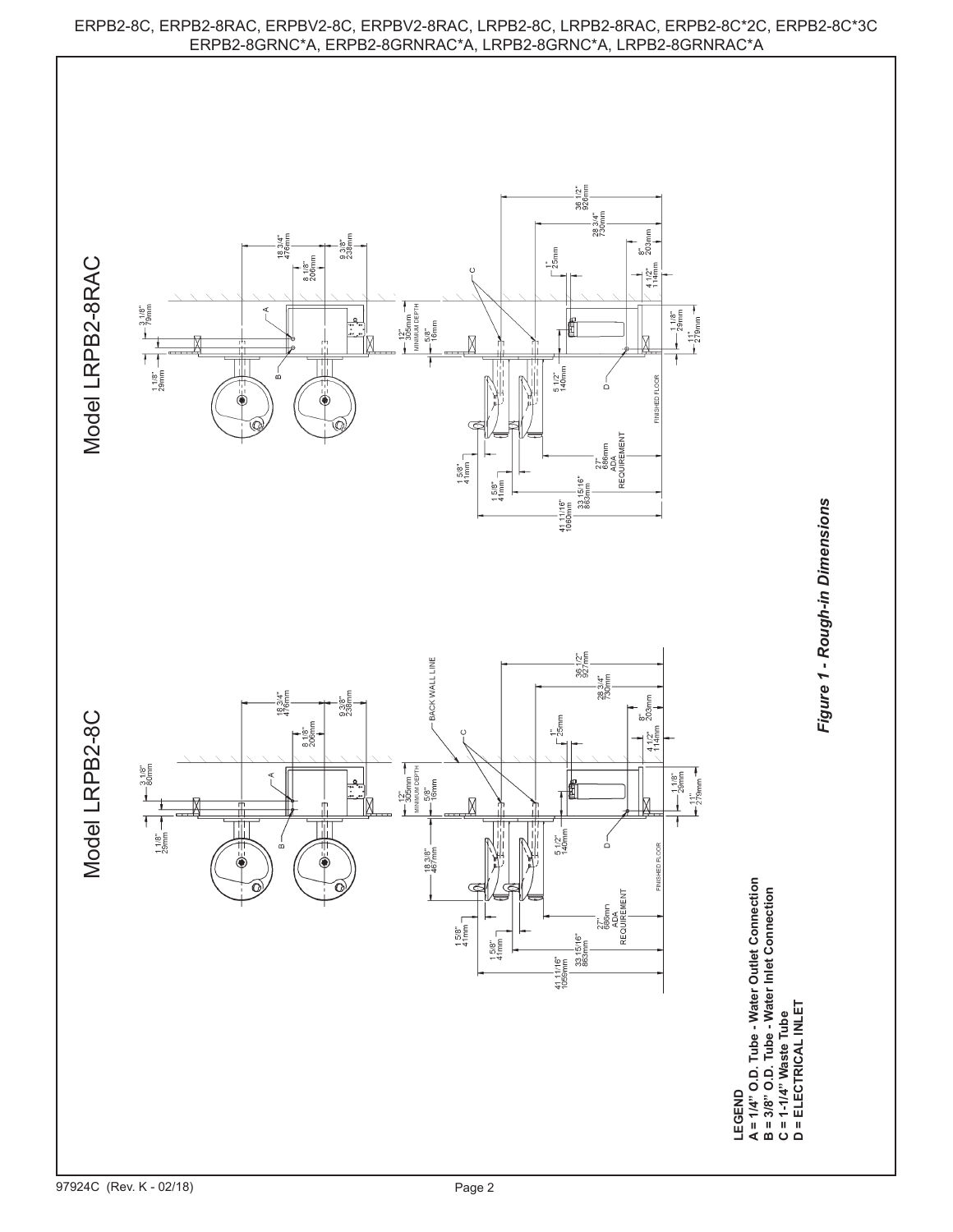### **Note: Danger! Electric shock hazard. Disconnect power before servicing unit.**

Uses HFC-134A refrigerant



*Figure 2 - Chiller Installation*



*Figure 3 - ERPB Tube Routing*



#### REQUIRED TOOLS AND MATERIALS

 These tables show special tools and/or additional materials (not provided) which are necessary to complete installation of these units:

#### **Special Tools**

| <b>Item</b> | <b>Description</b> | Quantity |
|-------------|--------------------|----------|
|             | <b>NONE</b>        |          |

#### **Additional Materials**

| ltem | <b>Description</b>         | Quantity |
|------|----------------------------|----------|
|      | Unplated copper inlet pipe |          |
|      | <b>Service Stop</b>        |          |

 1. **Install chiller:** Remove front panel of chiller. **Remove and discard cardboard inner pack from between compressor and side panel.** Slide chiller onto the shelf and position it to the left as per dimensions in Figure 1.

- **Note:** Building construction must allow for adequate air flow on both sides, top and back of chiller. A minimum of 4" (102mm) on both sides and top is required. See chiller installation for additional instructions.
- 2. **Make** water supply connections. Install a shut-off valve and union connection to building water supply (valve and union not provided). Turn on water supply and flush the line thoroughly.
- 3. **ERPB Models:** Make connection between remote chiller and building supply line. Inlet port is marked on the chiller (1/4" O.D. copper tube). Bend the copper tube (provided) at an appropriate length from chiller to opening in frame. Install the in-line strainer (provided with chiller) by pushing it until it reaches a positive stop, approximately 3/4" (19mm) on the marked chiller inlet port. Connect building supply line to strainer. (See Figure 3)

 **Caution:** DO NOT SOLDER tubes inserted into the strainer as damage to o-rings may result.

 $\overline{a}$  4. **LRPB Models:** Mount filter head assembly to side of chiller (See Figure 4). Make connections between filter and building supply line (3/8" O.D. tube not provided). Inlet port is marked on the chiller (1/4" O. D. copper tube). Install a 1/4" x 1/4" union (provided) on the marked chiller inlet port. Insert the 1/4" poly tubing (provided) into the fitting on filter and connect the union to the chiller. (See Figure 4)

> **Caution: DO NOT SOLDER tubes inserted into the strainer as damage to o-rings may result.**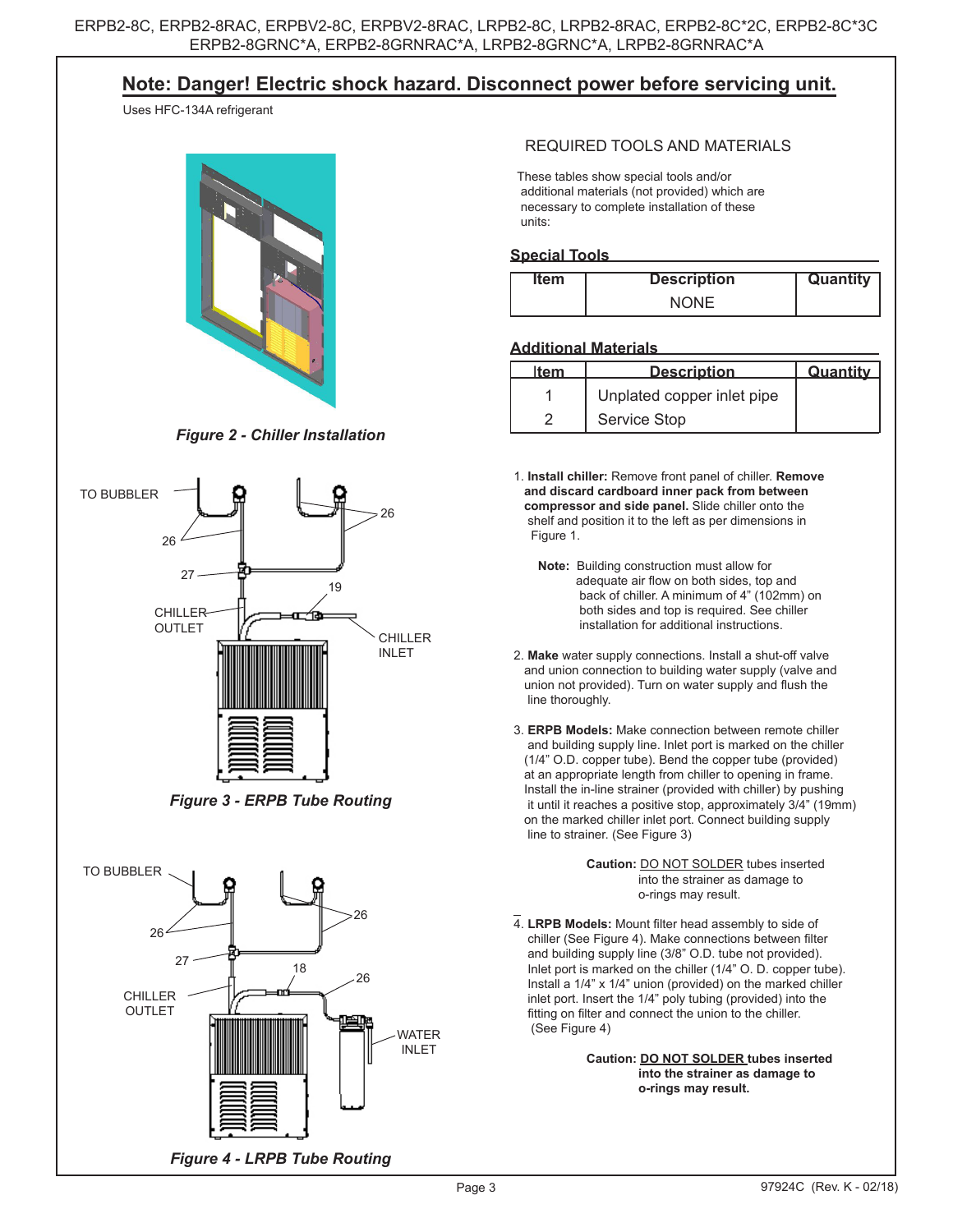

*Figure 5 - Upper Panel Installation*



View From Rear

#### *Figure 6 - Fountain Installation*



*Figure 7 - Lower Panel Installation*

- 5. **Hang** the upper panel on the mounting frame hanger. Be sure that the panel is engaged with hanger at the top of frame before releasing it. Align holes in the panel with holes in the mounting frame. Install two (2) #10-24 x 5/8" (16mm) screws (Item 11 - Figure 5) in holes and tighten securely.
- 6. **Install** the fountain. Remove the screw (Item 12) from cover plate and slide cover plate (Item 16) toward basin. Mount the fountain to the upper panel and frame with (4) 5/16" x 1" (25mm) bolts (Item 27), brackets (Item 9) and nuts (Item 8) provided. Tighten securely. **Brackets (Item 9) must be installed as shown to properly support fountains.** (See Figure 6)
- 7. **Attach waste tube** (1-1/4" O.D.) to 1-1/4" O.D. slip trap (provided by others).
- 8. **ERPB Models:** Make connections between remote chiller outlet tube and fountain. Outlet port is marked on the chiller (1/4" O.D. copper tube). Install a 1/4" x 1/4" tee (provided) on the marked chiller outlet port. Insert the 1/4" poly tubing coming from the fountain into the union. Turn on the water supply and check for leaks.



 **LRPB Models:** Make connections between remote chiller outlet tube and fountain. Outlet port is marked on the chiller (1/4" O.D. copper tube). Install a 1/4" x 1/4" tee (provided) on the marked chiller outlet port. Insert the 1/4" poly tubing coming from the fountain into the union.

> **CAUTION:** DO NOT SOLDER tubes inserted into the strainer as damage to o-rings may result.

- 9. **These products are designed to operate on 20-105 PSI supply line pressure.** If inlet pressure is above 105 PSI, a pressure regulator must be installed in the supply line.
	- **CAUTION:** Any damage caused by connecting these products to a supply line with pressure lower than 20 PSI or higher than 105 PSI IS NOT covered under warranty.
- 10. **Make electrical connections to the chiller.** See chiller instructions.
- 11. **Check stream height from bubbler.** Stream height is factory set at 35 PSI. If supply pressure varies greatly from this, remove push button (Item 3 - Figure 11) and adjust the screw on the regulator (Item 4 - Figure 11). To remove push button, remove set screw from bottom of sleeve (Item 6). Insert a small punch in screw hole and push up while grasping the push button and pull forward removing the push button. Clockwise adjustment will raise stream height and counterclockwise movement will lower stream height. For best adjustment stream should hit basin approximately 6-1/2" from the bubbler. Reassemble push button by pushing in on button until the push button catches in the sleeve. Reinstall the setscrew (Item 6) in the sleeve (Item 17).
- 12. **Mount lower panel.** Loosen the three (3) #10-24 x 5/8" (16mm) screws (Item 11 - Figure 6) at frame bottom lip. Slide upper tongue of lower panel under lower edge of already installed upper panel. Tighten previously loosened screws securely. (See Figure 7)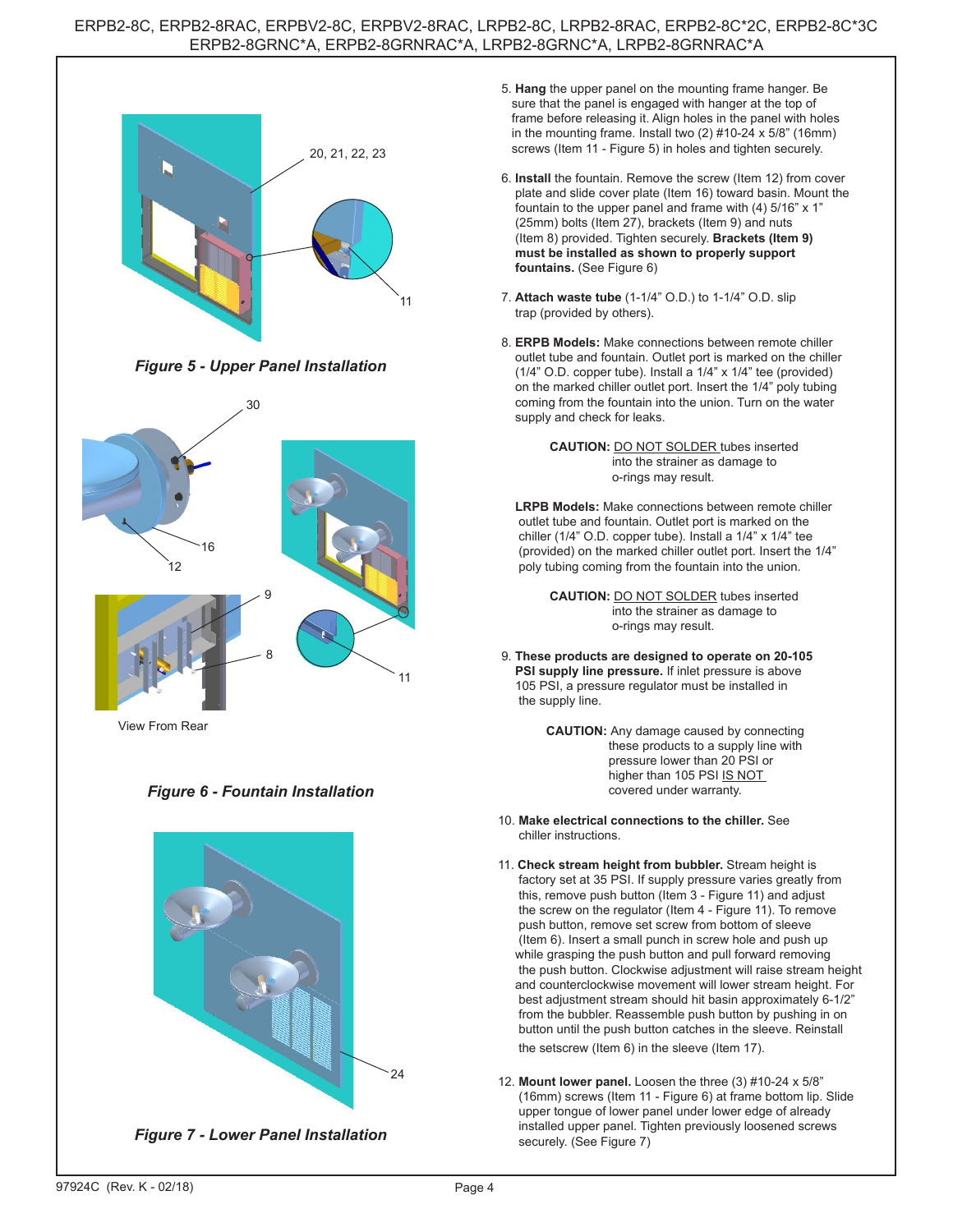#### ERPB2-8C, ERPB2-8RAC, ERPBV2-8C, ERPBV2-8RAC, LRPB2-8C, LRPB2-8RAC, ERPB2-8C\*2C, ERPB2-8C\*3C ERPB2-8GRNC\*A, ERPB2-8GRNRAC\*A, LRPB2-8GRNC\*A, LRPB2-8GRNRAC\*A

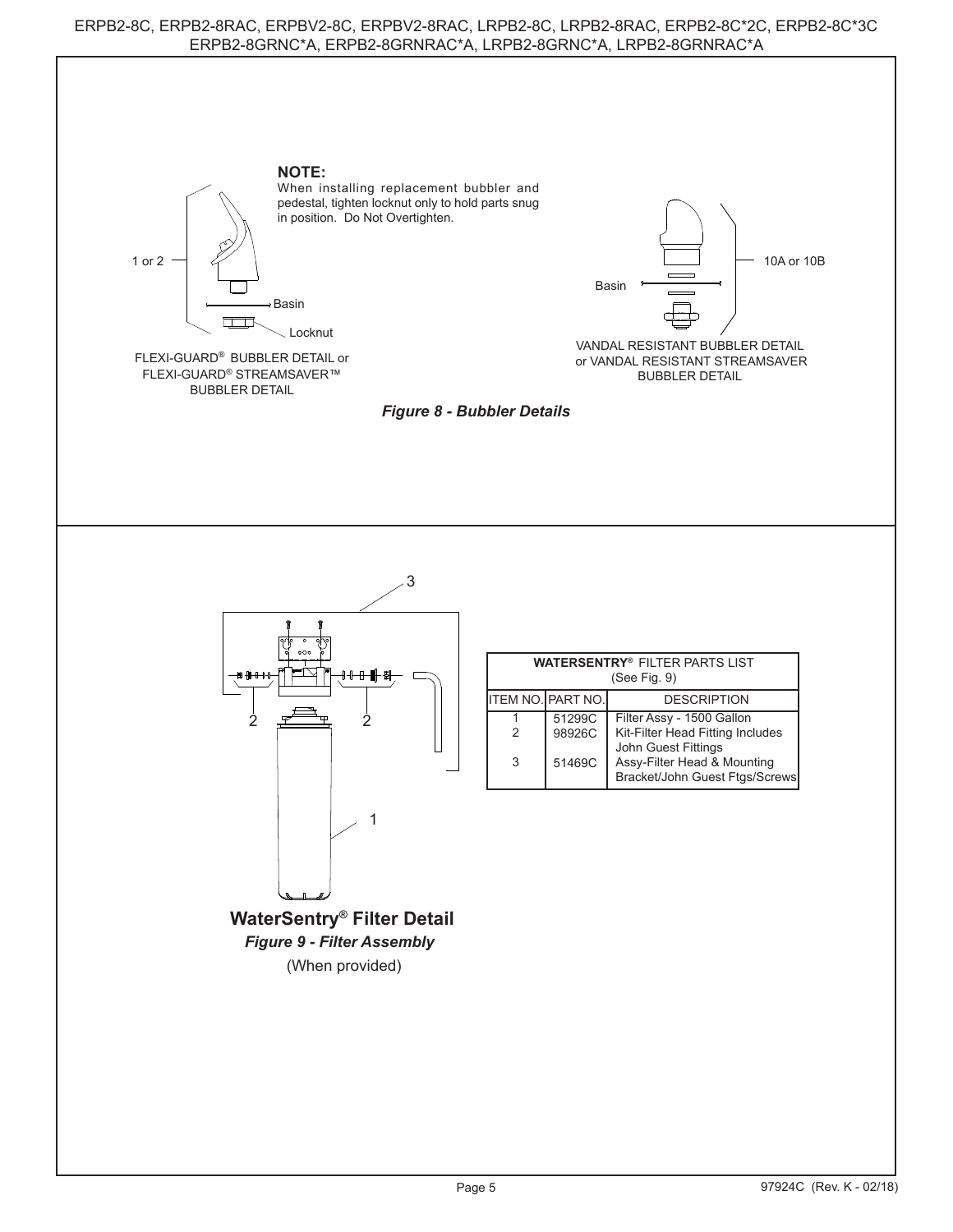ERPB2-8C, ERPB2-8RAC, ERPBV2-8C, ERPBV2-8RAC, LRPB2-8C, LRPB2-8RAC, ERPB2-8C\*2C, ERPB2-8C\*3C ERPB2-8GRNC\*A, ERPB2-8GRNRAC\*A, LRPB2-8GRNC\*A, LRPB2-8GRNRAC\*A



*Figure 10 - Fountain Body Assembly*



*Figure 11 - Push Button Assembly*